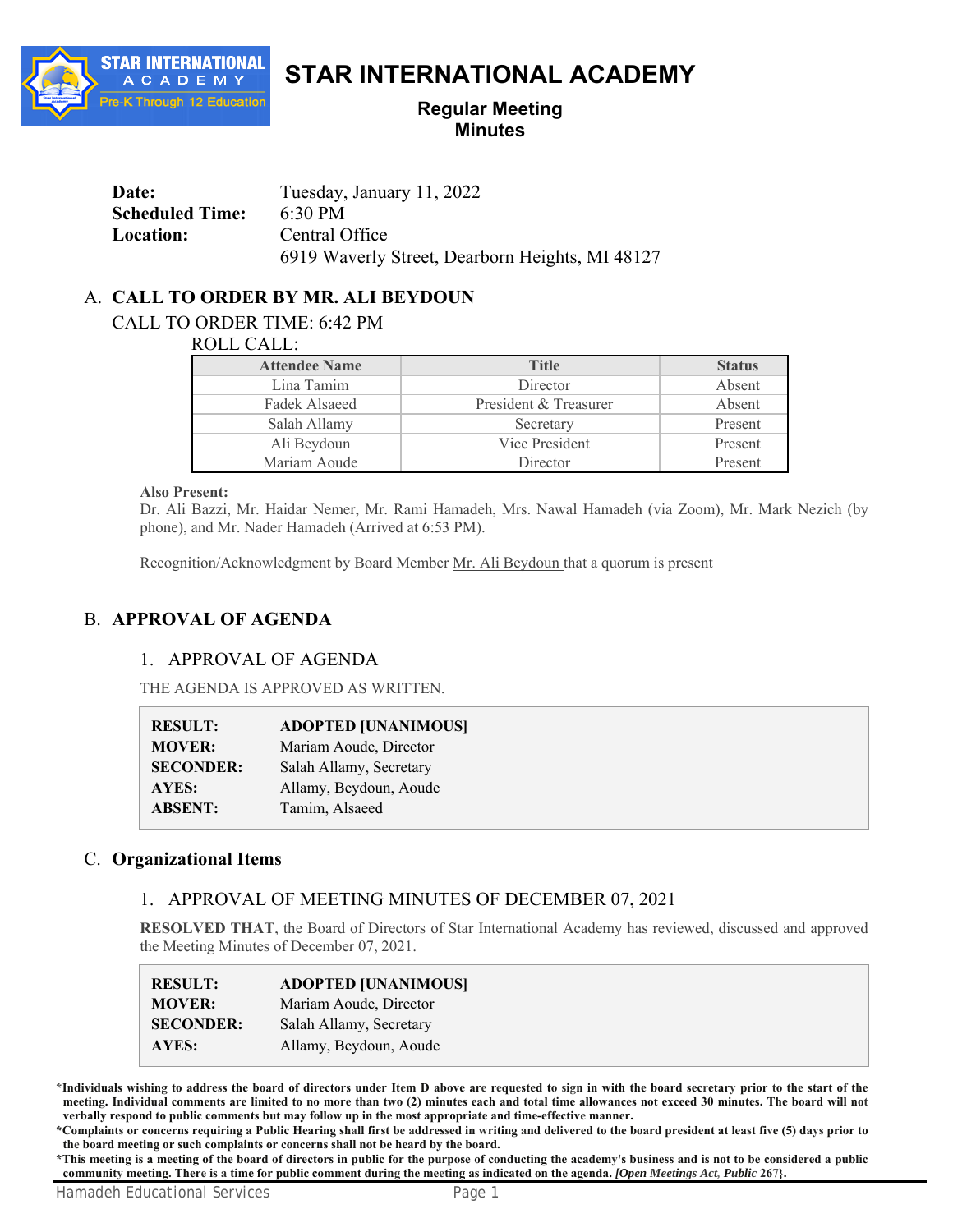**ABSENT:** Tamim, Alsaeed

# 2. APPROVAL OF QUARTERLY FINANCIAL STATEMENTS FOR QUARTER ENDING DECEMBER 31, 2021

**RESOLVED THAT**, the Board of Directors of Star International Academy has reviewed, discussed and approved Quarterly Financial Statements for Quarter Ending December 31, 2021.

| <b>RESULT:</b>   | <b>ADOPTED [UNANIMOUS]</b> |
|------------------|----------------------------|
| <b>MOVER:</b>    | Salah Allamy, Secretary    |
| <b>SECONDER:</b> | Mariam Aoude, Director     |
| AYES:            | Allamy, Beydoun, Aoude     |
| <b>ABSENT:</b>   | Tamim, Alsaeed             |

# D. **PUBLIC COMMENTS/OPEN FORUM**

#### **PUBLIC PRESENT:**

Dr. Ali Bazzi, Mr. Haidar Nemer, Mr. Rami Hamadeh, Mrs. Nawal Hamadeh (via Zoom), and Mr. Mark Nezich (by phone).

# **PUBLIC COMMENTS/OPEN FORUM:**

None.

## E. **Old Business**

### F. **New Business**

# 1. APPROVAL OF BOARD MEMBER NOMINATION(S)

**RESOLVED THAT**, the Board of Directors of Star International Academy has reviewed, discussed and approved Board nomination of the presented Candidate(s) contingent upon the Authorizer's final approval.

| <b>RESULT:</b>   | <b>ADOPTED [UNANIMOUS]</b> |
|------------------|----------------------------|
| <b>MOVER:</b>    | Mariam Aoude, Director     |
| <b>SECONDER:</b> | Salah Allamy, Secretary    |
| AYES:            | Allamy, Beydoun, Aoude     |
| <b>ABSENT:</b>   | Tamim, Alsaeed             |

# 2. PRESENTATION AND APPROVAL OF THE COURSE OFFERING, FIELD TRIP, AND ATHLETIC HANDBOOKS

**RESOLVED THAT**, the Board of Directors of Star International Academy has reviewed, discussed and approved the presented 2022-2023 Handbooks

| <b>RESULT:</b>   | <b>ADOPTED [UNANIMOUS]</b> |
|------------------|----------------------------|
| <b>MOVER:</b>    | Salah Allamy, Secretary    |
| <b>SECONDER:</b> | Mariam Aoude, Director     |
| AYES:            | Allamy, Beydoun, Aoude     |
| <b>ABSENT:</b>   | Tamim, Alsaeed             |

# 3. APPROVAL OF BOARD POLICIES UPDATE PREPARED BY THE NATIONAL CHARTER SCHOOLS INSTITUTE (NCSI) - FALL 2021

**RESOLVED THAT**, the Board of Directors of Star International Academy has reviewed, discussed and approved the Fall 2021 Board Policies updates prepared by the NCSI.